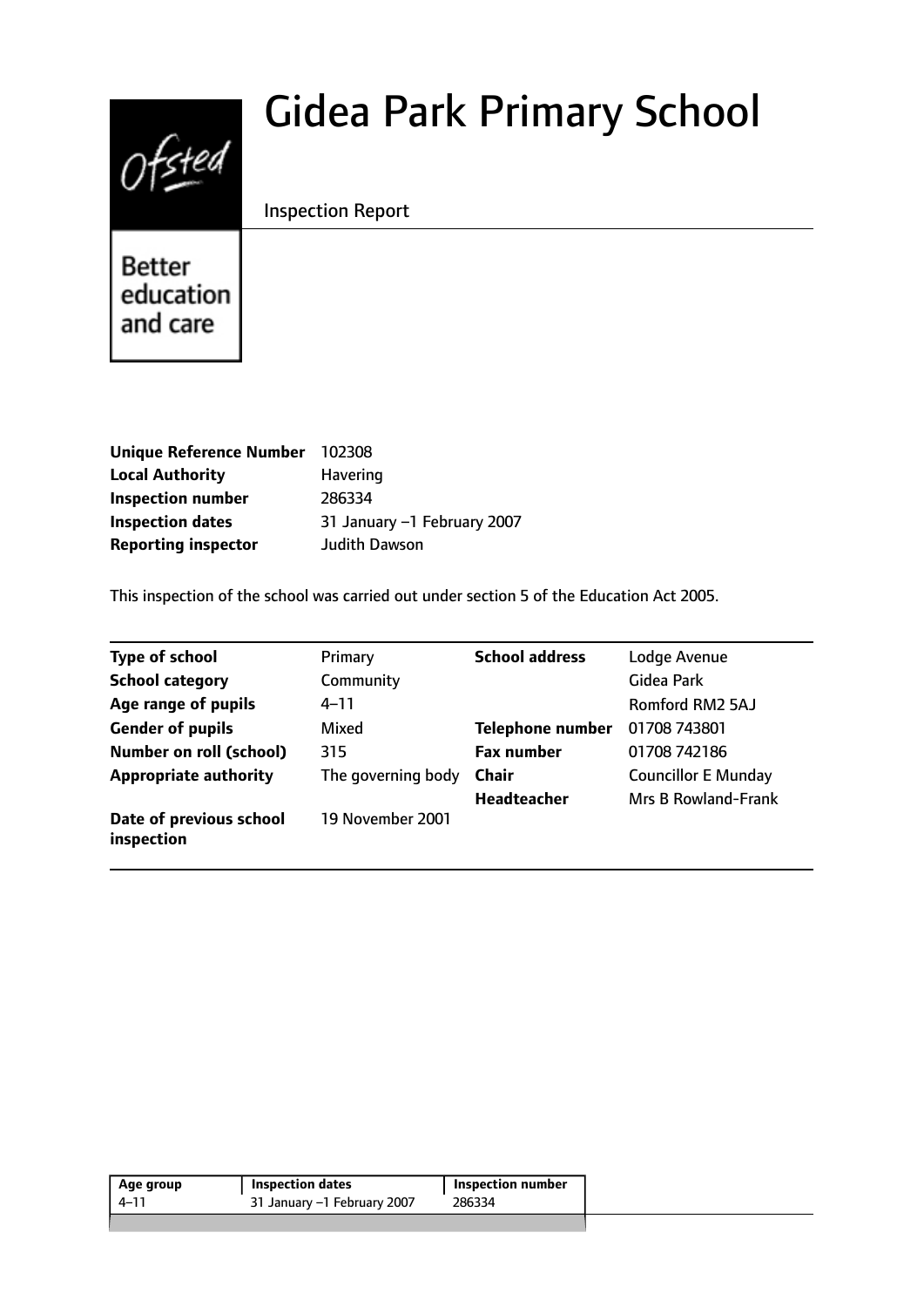© Crown copyright 2007

Website: www.ofsted.gov.uk

This document may be reproduced in whole or in part for non-commercial educational purposes, provided that the information quoted is reproduced without adaptation and the source and date of publication are stated.

Further copies of this report are obtainable from the school. Under the Education Act 2005, the school must provide a copy of this report free of charge to certain categories of people. A charge not exceeding the full cost of reproduction may be made for any other copies supplied.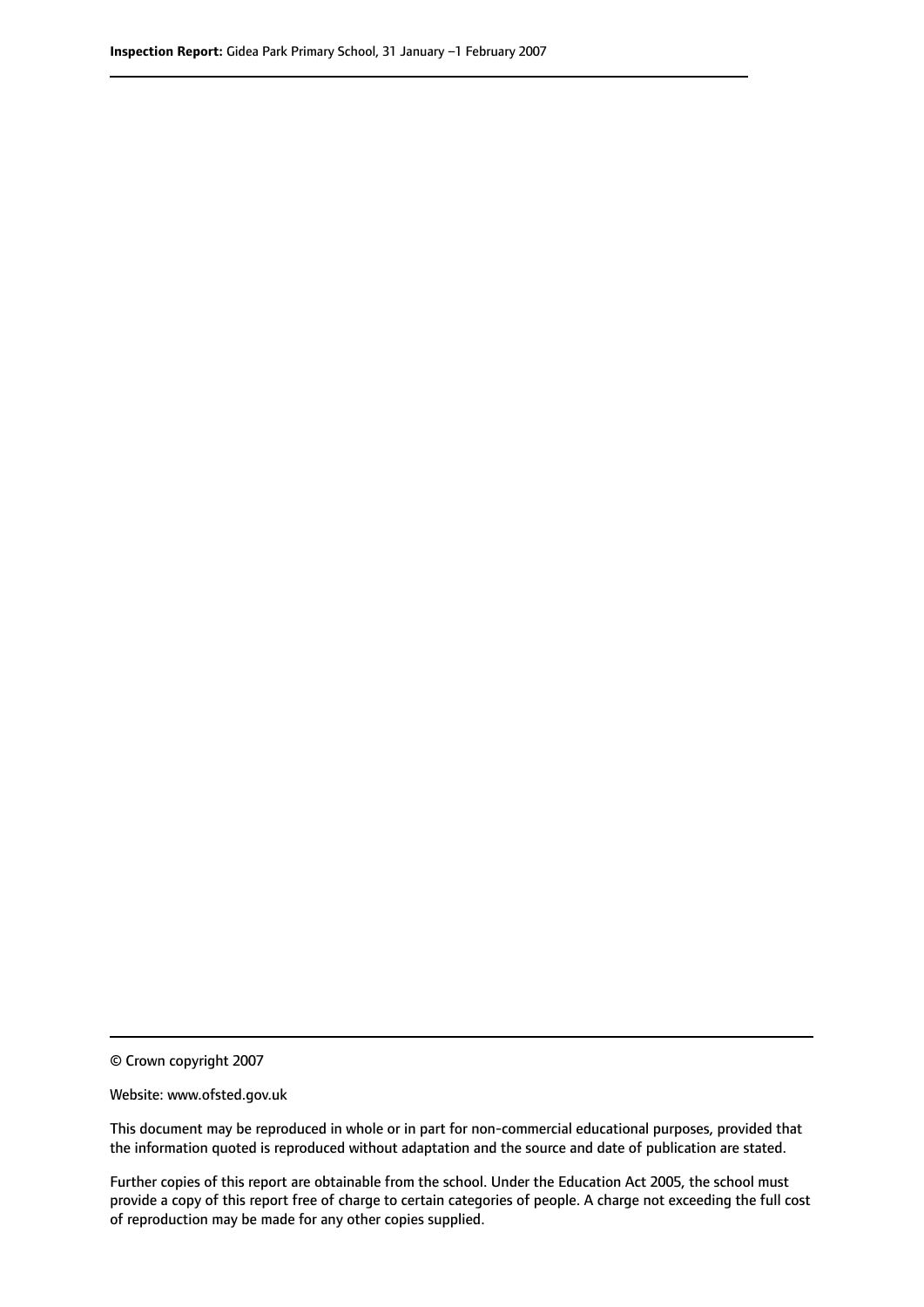# **Introduction**

The inspection was carried out by three Additional Inspectors.

### **Description of the school**

This average sized primary school serves pupils from mainly advantaged families and the number of pupils entitled to free school meals is well below average. Very few pupils have English as an additional language and a very small number of these are in the early stages of speaking English. The number of pupils with learning difficulties or disabilities is well below that normally found nationally. The school has strong musical and sporting traditions and has been successful in local and national competitions. It holds a number of awards including Investors in People, Basic Skills Quality Mark, Sport England Active Mark and the B.T. School's Award.

## **Key for inspection grades**

| Grade 1 | Outstanding  |
|---------|--------------|
| Grade 2 | Good         |
| Grade 3 | Satisfactory |
| Grade 4 | Inadequate   |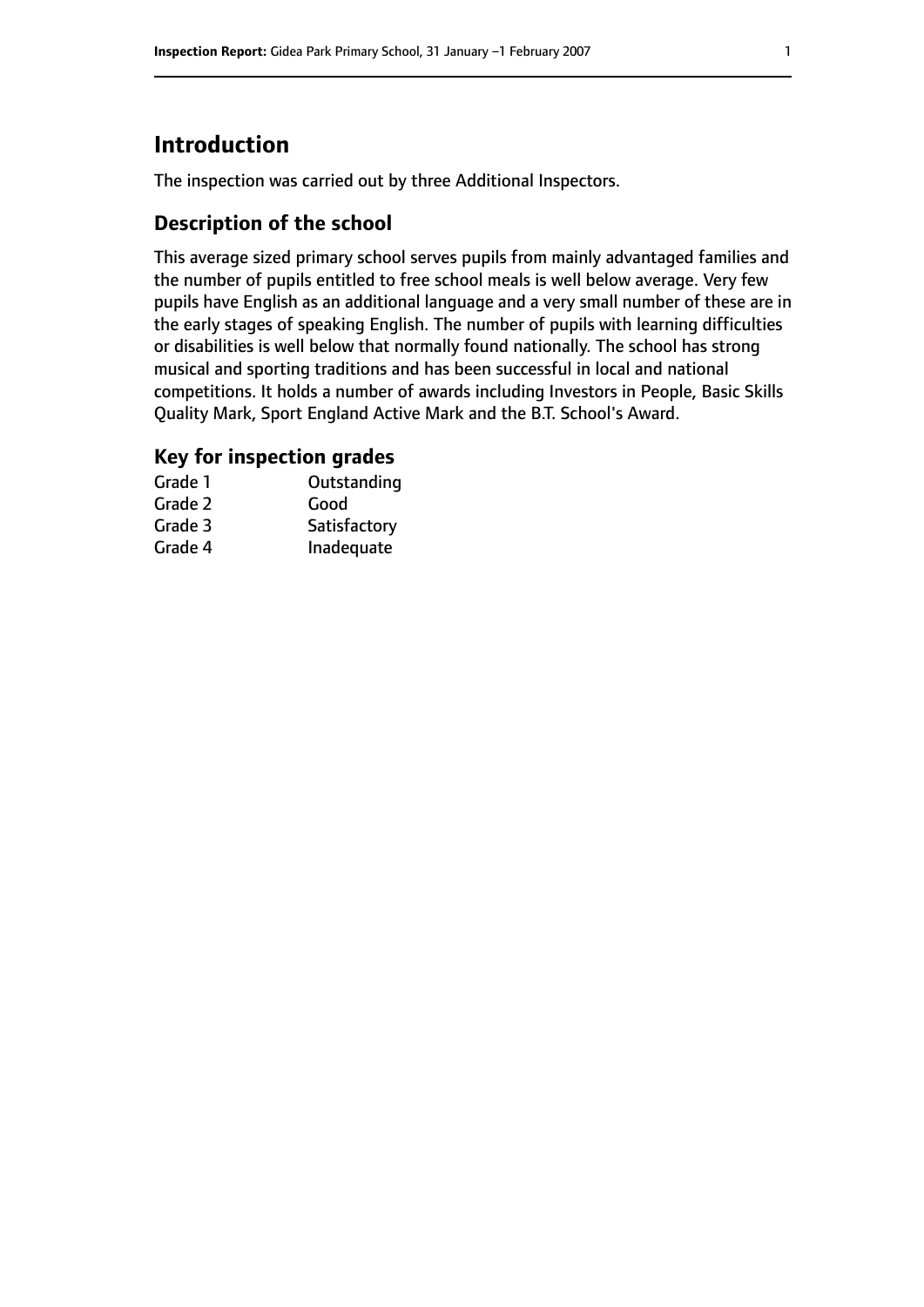# **Overall effectiveness of the school**

#### **Grade: 2**

This is a good school with some outstanding features. The staff and governors work together extremely well to create a school where pupils' personal development and wellbeing, including their spiritual, moral, social and cultural development, is outstanding. The hard work, teamwork and obvious enjoyment pupils demonstrate when performing their high quality music helps them to develop high self-esteem and a strong sense of community. The wide range of extra curricular opportunities enriches pupils' learning. There are excellent links with the community and other schools. Parents and pupils are proud of their school and pupils love to learn. The care, guidance and support pupils receive are outstanding.

Children in the Foundation Stage achieve well and exceed the goals expected by Year 1. Standards in Year 2 have risen in recent years and are now well above average. This represents high achievement in Years 1 and 2. Standards are above average overall by Year 6. Pupils are now achieving well, especially in English, after a dip in achievement over the last three years. Pupils in the early stages of learning English and those with learning difficulties or disabilities also achieve well because of the good provision for their needs.

Teaching and learning are good and are outstanding in some lessons. Teachers give their pupils very good support in lessons, enabling them to make good progress. However, few teachers give pupils sufficient written guidance, especially in mathematics. This prevents pupils taking responsibility for their work by understanding how they can improve or extend their learning. This limits the impact of the good class teaching on pupils' achievement, especially in the junior classes. In the Foundation Stage, children are taught basic skills well and have access to a good curriculum. However, there are missed opportunities for children to select their own materials and make choices.

There is a rich and varied curriculum with outstanding opportunities for music and sport. Pupils' personal, social and health education is catered for very well, giving pupils a good understanding of healthy living and how to keep safe. Basic skills are provided for well and pupils have good opportunities to use these skills, preparing them well for their futures.

The school is well led and managed. Staff are deployed effectively to provide good support for pupils, informed by tracking pupils' progress. There are good plans for school improvement, based on accurate analysis and understanding of the school's needs, involving all members of the school community. Measures to raise achievement in the juniors are beginning to have an impact. The headteacher provides outstanding leadership in the development of community links and music and in creating a united workforce. She is supported by exemplary governors who take a full and active role in the life of the school.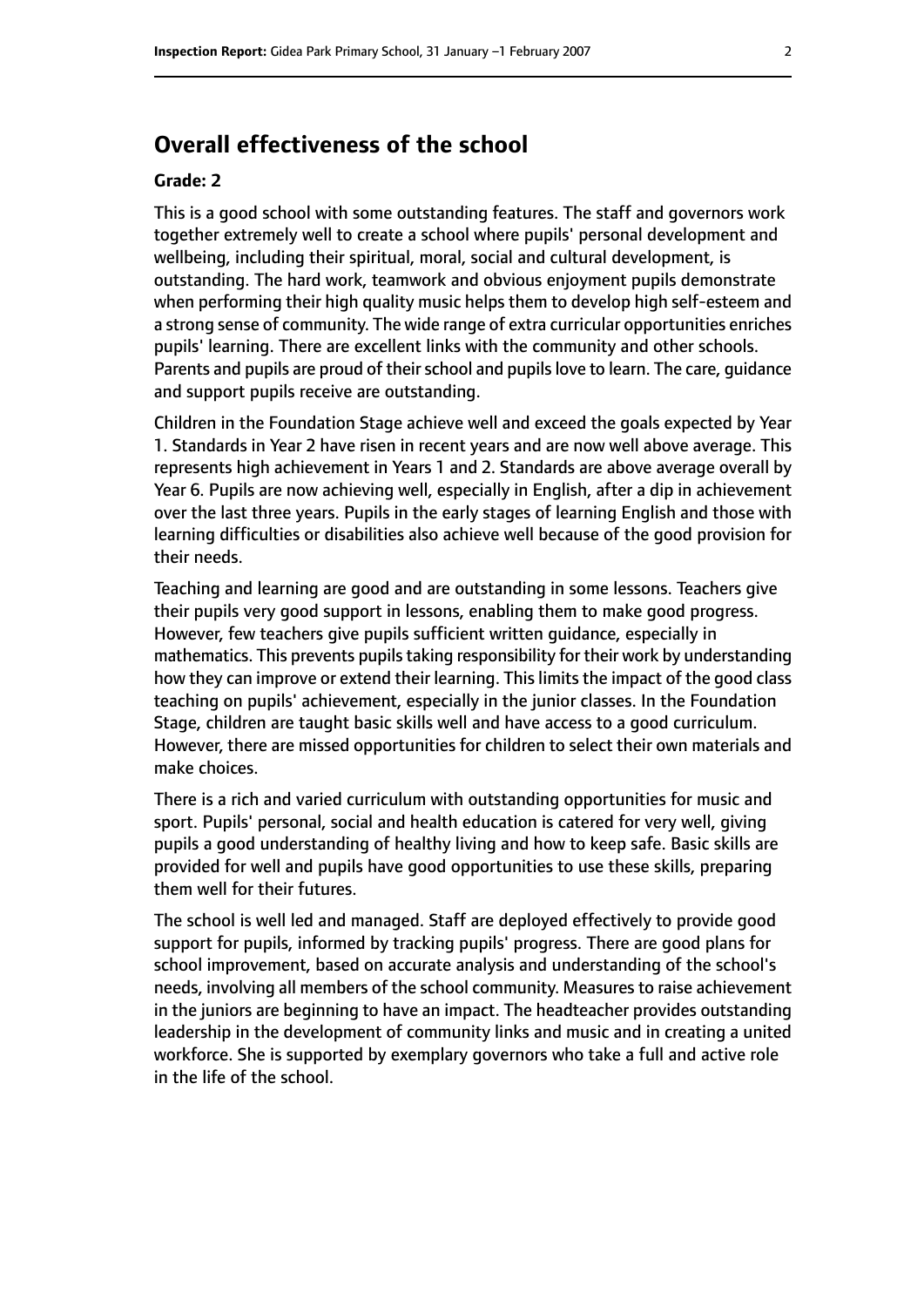#### **What the school should do to improve further**

- Improve teachers' marking to ensure pupils take some responsibility for improving their work and understand what they need to do next.
- Provide more opportunities for children in the Reception Classes to make choices in the way they do their work and the materials they use.

# **Achievement and standards**

#### **Grade: 2**

The good teaching and curriculum ensure that children achieve well in the Reception classes, especially in developing their skills of reading, writing and numeracy. Pupils build on these skills in Years 1 and 2 and make rapid progress, so that standards are well above average by the end of Year 2. The dip in pupils' achievement by the end of Year 6 over the last three years was influenced by less effective teaching during their junior years. This has been addressed. The present pupils in Year 6, who were not affected, are achieving well in English, mathematics and science and standards are above average and improving. However, pupils' achievements in the infants and their high quality music show there is the potential for greater achievement in these subjects.

## **Personal development and well-being**

#### **Grade: 1**

Pupils thoroughly enjoy the wide range of opportunities offered to them in school and, as a result, have excellent attitudes to learning. Relationships are extremely good. Pupils have high self esteem and value the beliefs and cultures of others. Their outstanding achievements in musical performance, which they share with the community, help to foster responsibility and consideration for others. This develops a strong sense of citizenship and prepares them well for the future. Behaviour is outstanding and pupils take their pastoral responsibilities very seriously. As a pupil said 'We have duties to help each other and our school'. Attendance is above average. Excellent opportunities for sport and their many sporting successes demonstrate their understanding of how to maintain healthy lifestyles. Pupils appreciate the opportunity to eat fruit at playtime and healthy school lunches and have a clear understanding of how to keep safe. In the Foundation Stage, children rapidly learn what is expected of them and behaviour and relationships are very good.

# **Quality of provision**

#### **Teaching and learning**

#### **Grade: 2**

Outstanding relationships between teachers and pupils provide a secure platform for learning. Precise questioning in lessons extends pupils' learning and pupils are focused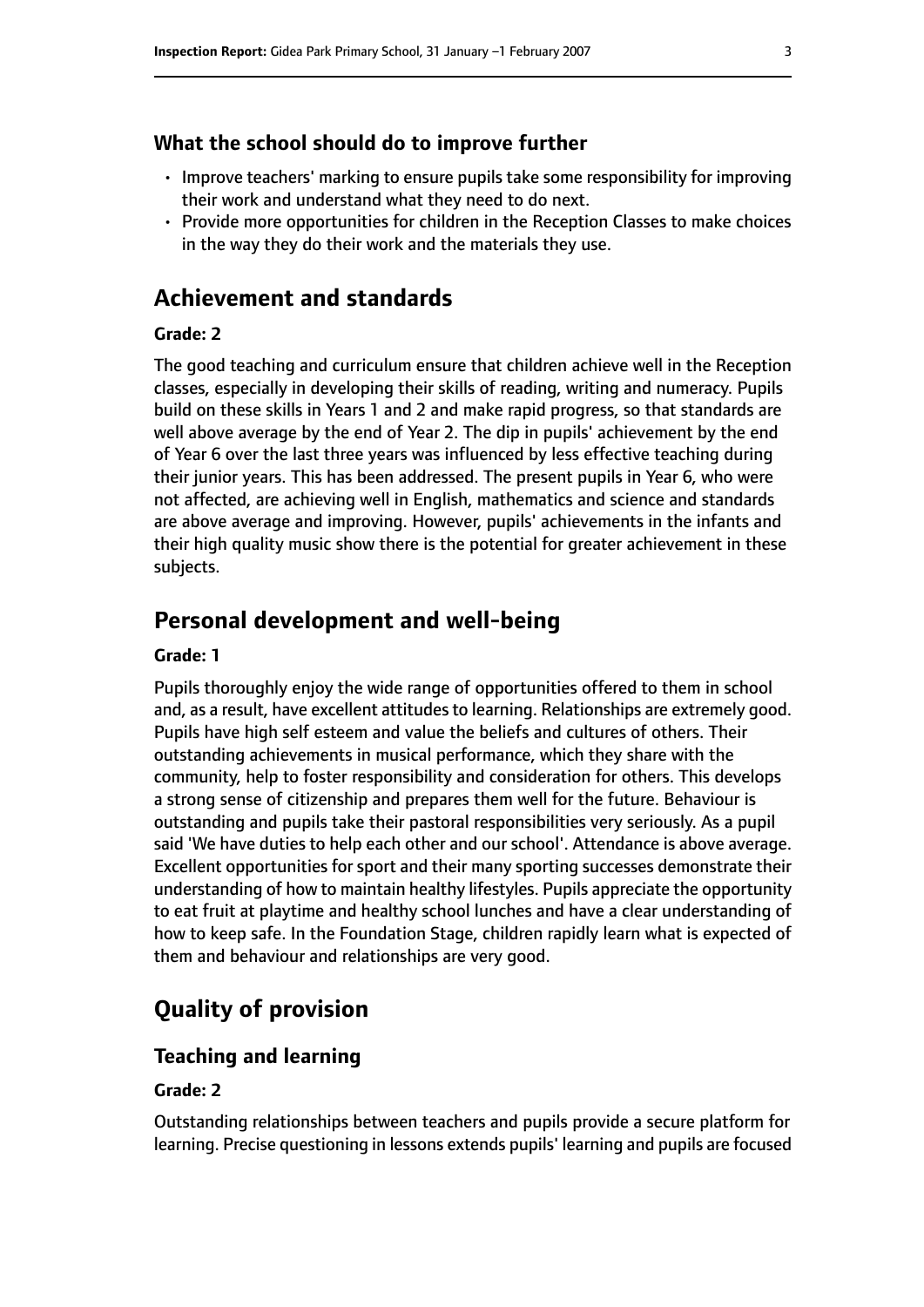and highly attentive. Teachers challenge the pupils very well enabling them to make good progress. Good use of the interactive whiteboards generates pace and sparkle. Learning support assistants work well with teaching staff and support pupils with learning difficulties or disabilities and in the early stages of learning English. Work in the lessons is closely matched to pupils' needs. However, pupils' books are often untidy and handwriting deteriorates. Teachers' marking rarely gives pupils enough written information about what they need to do to improve their work. Nor does it challenge them sufficiently to explore ideas further. Pupils have targets but have little input into what these are or opportunities to set their own. Teachers and teaching assistants in the Reception classes support children very well, but sometimes careful preparation of materials and constant support inhibits opportunities for children to experiment and make choices.

#### **Curriculum and other activities**

#### **Grade: 2**

There is a good curriculum which caters for all subjects well and is adapted to include good use of the locality and environment. There is an exemplary range of well-attended clubs, visits and visitors to the school that extend learning and enjoyment. The excellent provision for music gives pupils many opportunities to share their talents. Pupils performed at the opening of a new hotel in the community. As a pupil commented 'Ourschool is great at the extra bits.' Good curriculum links and transition arrangements prepare pupils well for the next stage of their education. There is a good curriculum for literacy, numeracy and information and communication technology (ICT) although opportunities for pupils to use these skills independently are not well established. Provision for pupils with learning difficulties or disabilities and English as an additional language is good. The very good personal, social and health education provided makes a significant contribution to pupils' outstanding personal development and wellbeing. The Foundation Stage curriculum supports children's learning of basic skills well, but planning for independent learning is less effective.

#### **Care, guidance and support**

#### **Grade: 1**

All staff provide outstanding role models for the pupils. Their high commitment to the school and the care of the pupils provide a safe haven for those in their care. Staff trained for the Childline project, initiated by the governing body, give training to others to enhance pupils' welfare. Pupils have a wide range of pastoral responsibilities, for which many are trained. They say there is always someone they can share their worries with. All government requirements for ensuring the safety and wellbeing of pupils are met and all staff are trained in child protection and first aid. Governors are fully informed of all aspects of health and safety. Although the academic guidance given to pupils is an area for development, there are good systems for tracking pupils' progress and effective intervention to support pupils' needs, ensuring they achieve well.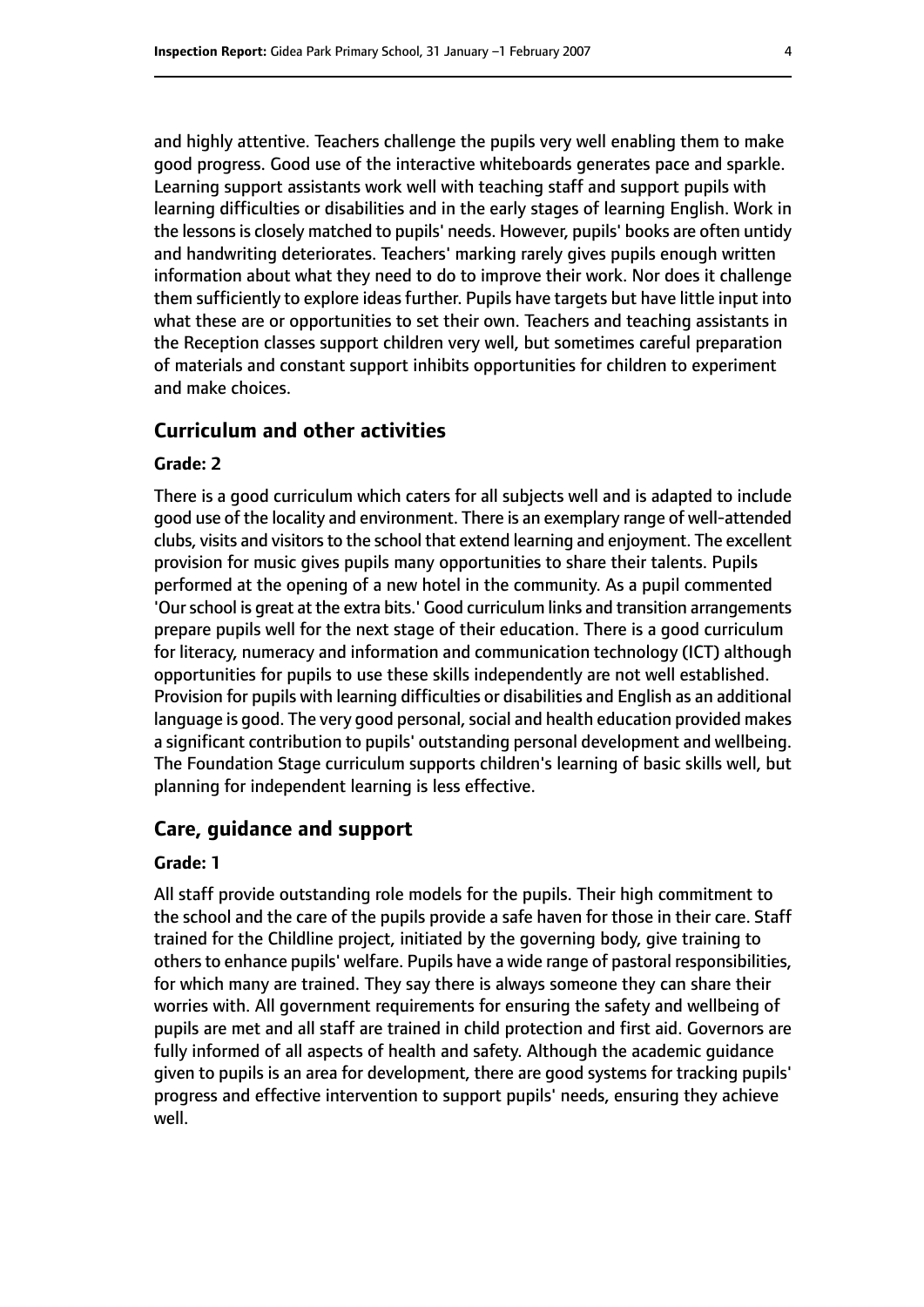# **Leadership and management**

#### **Grade: 2**

Leadership and management are good overall and there are some outstanding features of both leadership and management. The headteacher and management team work extremely well together and ensure that the school's outstanding ethos, the high levels of musical performance and extensive range of learning opportunities are maintained. They have built excellent links with the community, other schools and training institutions. They monitor teaching and learning and support teachers well. The management team have grouped pupils by ability in English and mathematics to help improve achievement. This is having an impact but more needs to be done to ensure teachers give pupils some responsibility for their learning. Leaders have a good understanding of the school's strengths and areas for development. Plans for development are good and firmly rooted in improving pupils' achievement. Governance is outstanding. Governors are knowledgeable and fully involved in school life, supporting, challenging and monitoring performance rigorously. There has been good improvement since the last inspection in areas such as ICT, the accommodation and teaching time. These improvements, combined with the good support leaders provide to improve teaching and learning ensures a good capacity to improve further.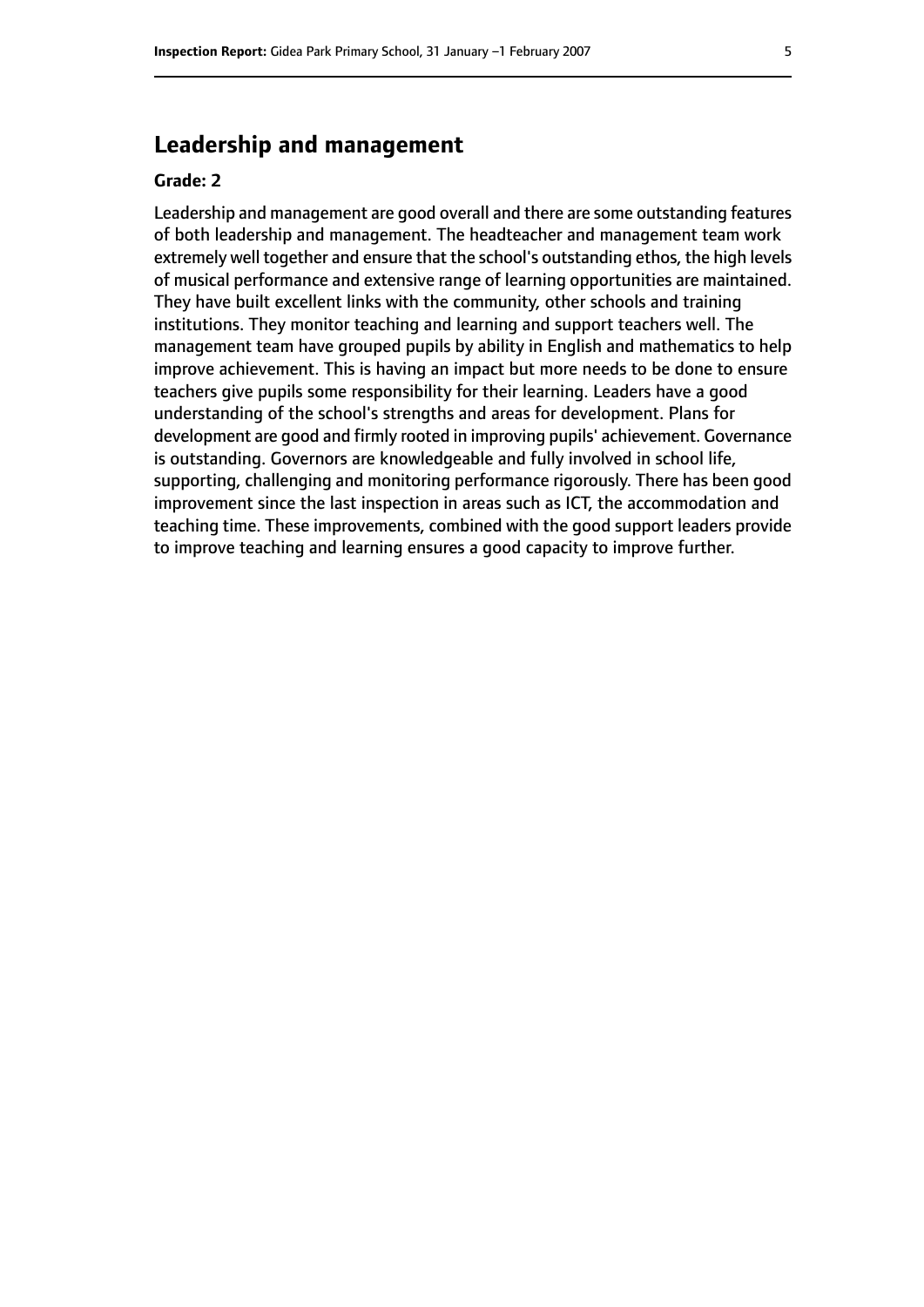**Any complaints about the inspection or the report should be made following the procedures set out inthe guidance 'Complaints about school inspection', whichis available from Ofsted's website: www.ofsted.gov.uk.**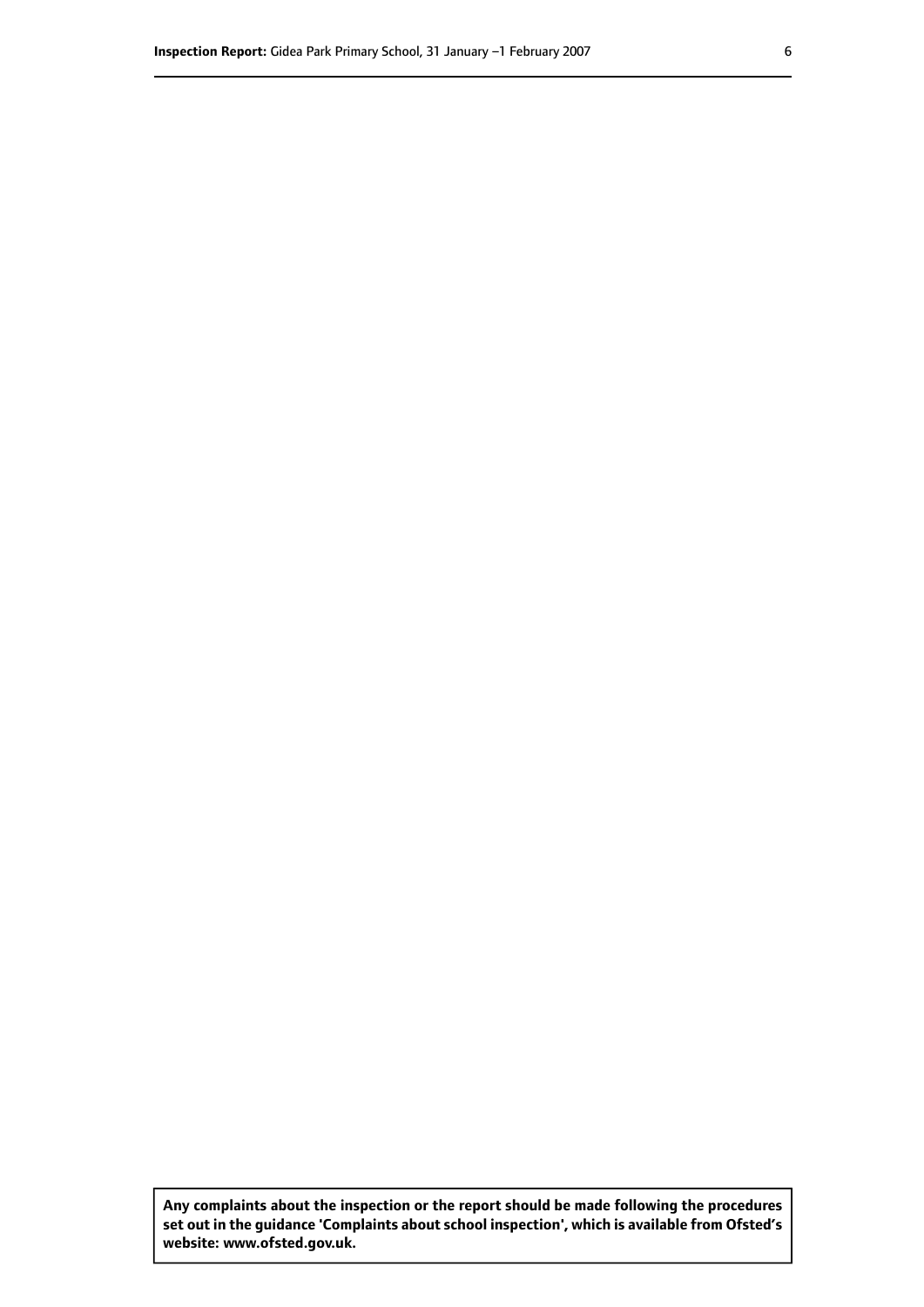# **Inspection judgements**

| Key to judgements: grade 1 is outstanding, grade 2 good, grade 3 satisfactory, and grade 4 | <b>School</b>  |
|--------------------------------------------------------------------------------------------|----------------|
| inadeauate                                                                                 | <b>Overall</b> |

# **Overall effectiveness**

| How effective, efficient and inclusive is the provision of education, integrated<br>care and any extended services in meeting the needs of learners? |     |
|------------------------------------------------------------------------------------------------------------------------------------------------------|-----|
| How well does the school work in partnership with others to promote learners'<br>well-being?                                                         |     |
| The quality and standards in the Foundation Stage                                                                                                    |     |
| The effectiveness of the school's self-evaluation                                                                                                    |     |
| The capacity to make any necessary improvements                                                                                                      |     |
| Effective steps have been taken to promote improvement since the last<br>inspection                                                                  | Yes |

## **Achievement and standards**

| How well do learners achieve?                                                                               |  |
|-------------------------------------------------------------------------------------------------------------|--|
| The standards <sup>1</sup> reached by learners                                                              |  |
| How well learners make progress, taking account of any significant variations between<br>groups of learners |  |
| How well learners with learning difficulties and disabilities make progress                                 |  |

## **Personal development and well-being**

| How good is the overall personal development and well-being of the<br>learners?                                  |  |
|------------------------------------------------------------------------------------------------------------------|--|
| The extent of learners' spiritual, moral, social and cultural development                                        |  |
| The behaviour of learners                                                                                        |  |
| The attendance of learners                                                                                       |  |
| How well learners enjoy their education                                                                          |  |
| The extent to which learners adopt safe practices                                                                |  |
| The extent to which learners adopt healthy lifestyles                                                            |  |
| The extent to which learners make a positive contribution to the community                                       |  |
| How well learners develop workplace and other skills that will contribute to<br>their future economic well-being |  |

# **The quality of provision**

| How effective are teaching and learning in meeting the full range of the<br>learners' needs?          |  |
|-------------------------------------------------------------------------------------------------------|--|
| How well do the curriculum and other activities meet the range of needs<br>and interests of learners? |  |
| How well are learners cared for, guided and supported?                                                |  |

 $^1$  Grade 1 - Exceptionally and consistently high; Grade 2 - Generally above average with none significantly below average; Grade 3 - Broadly average to below average; Grade 4 - Exceptionally low.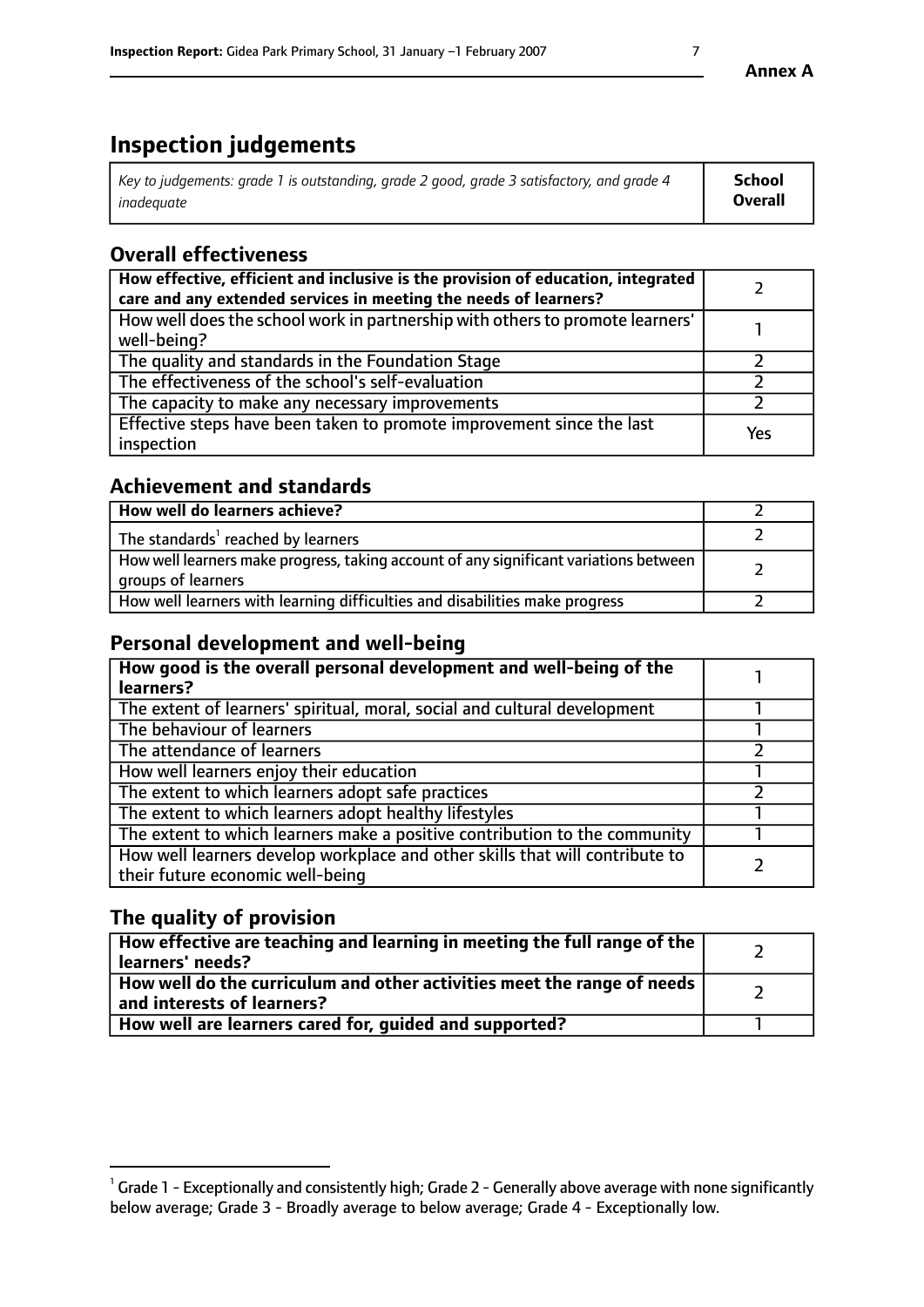# **Leadership and management**

| How effective are leadership and management in raising achievement<br>and supporting all learners?                                              |               |
|-------------------------------------------------------------------------------------------------------------------------------------------------|---------------|
| How effectively leaders and managers at all levels set clear direction leading<br>to improvement and promote high quality of care and education |               |
| How effectively performance is monitored, evaluated and improved to meet<br>challenging targets                                                 |               |
| How well equality of opportunity is promoted and discrimination tackled so<br>that all learners achieve as well as they can                     |               |
| How effectively and efficiently resources, including staff, are deployed to<br>achieve value for money                                          | $\mathcal{P}$ |
| The extent to which governors and other supervisory boards discharge their<br>responsibilities                                                  |               |
| Do procedures for safequarding learners meet current government<br>requirements?                                                                | Yes           |
| Does this school require special measures?                                                                                                      | No            |
| Does this school require a notice to improve?                                                                                                   | <b>No</b>     |